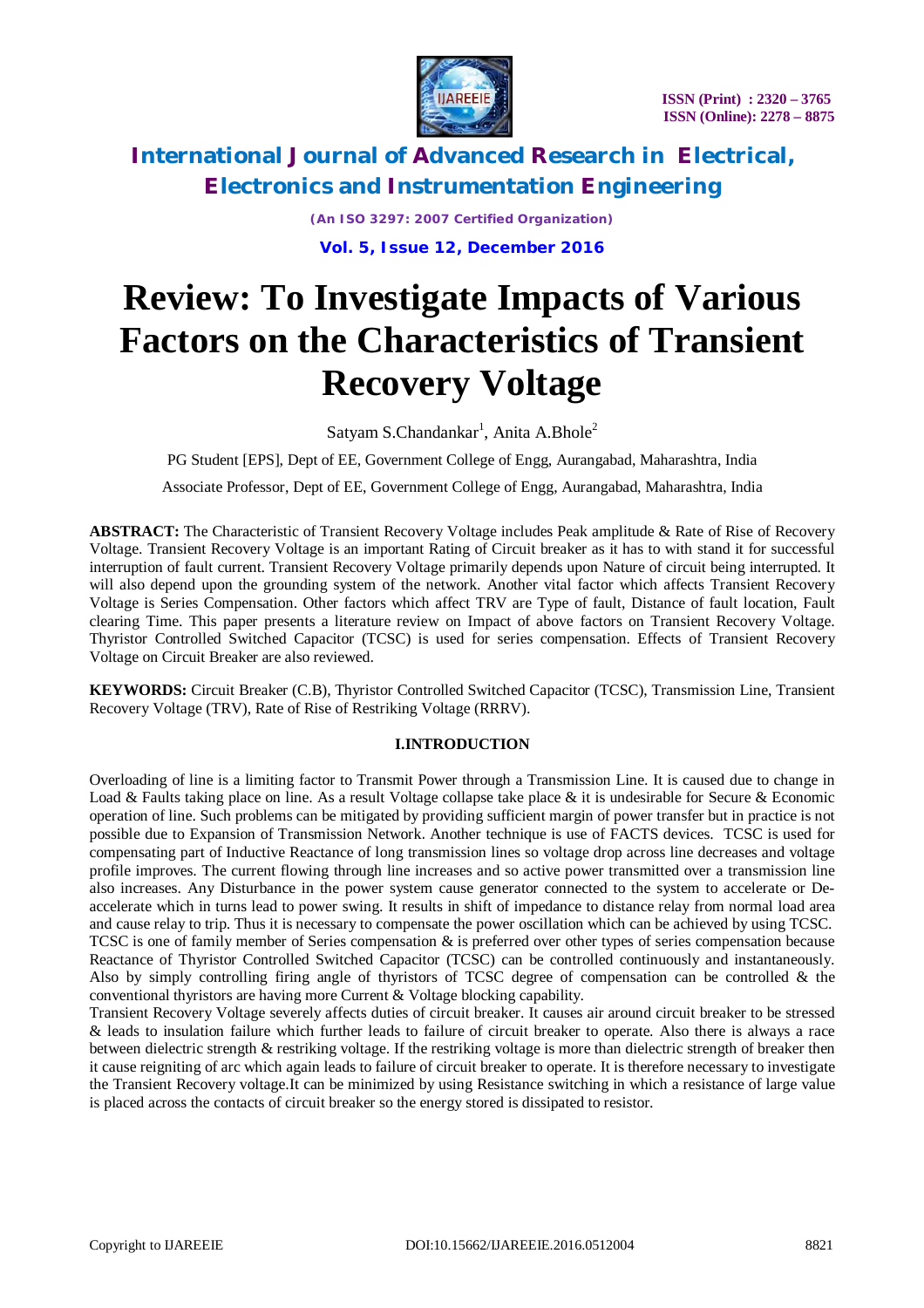

*(An ISO 3297: 2007 Certified Organization)*

# **Vol. 5, Issue 12, December 2016**

### **II.TCSC MODEL INCLUDING PROTECTIVE DEVICE**

#### *(i) Series Capacitor*

*(a)* The size of series capacitor is decided on basis of the positive sequence impedance of

Transforming the expression of the following matrices:

\n
$$
X_L = 2 * \pi * F * L_1
$$
\n
$$
K = \frac{X_C}{X_L}
$$
\n
$$
V = \frac{1}{2 \pi L} \tag{2}
$$

$$
X_C = \frac{1}{2 \cdot \pi \cdot F \cdot C_S} \tag{3}
$$

Where,  $X_L$  is reactance of transmission line; K is degree of compensation;  $X_C$  is capacitive reactance.

*(b)* The Best location for Series capacitor is at middle of Transmission line as voltage sag is Maximum at that point. But due to economical point of view the capacitor banks are located at receiving end sub stations.

#### *(ii) By-Passed Mode*

It is also called as the Thyristor Switched Reactor mode of operation. The firing angle of thyristors is varied from range of 90-130 degrees. Transmission Line operating at high voltage whereas capacitor is operating at low voltage. Hence this mode of operation is used to protect the capacitor against the over-voltage. Whenever fault takes place, large amount of current flow through the reactor and thyristor valves. Thus it helps to limit fault current as high impedance is provided to path of short circuit current.

#### *(iii) Blocked-Mode*

Gate pulse is blocked so no current flow through Thyristor valve. TCSC behave like a fixed capacitor. This mode of operation is done when line is heavily loaded & voltage profile has to be raised. Firing angle of thyristors of TCSC is kept in range of 140-180degrees.

$$
I_S = I_C + I_{MOV}
$$
 (5)

 $I_s$  is the instantaneous current of transmission line;  $I_{MOV}$  is the instantaneous current in the metal oxide varistor;  $I_c$  is current flowing through capacitor

#### *(iv) Metal Oxide Varistor*

They are used for Protection of series capacitor against over-voltage. Due to this reason they are connected in parallel with series capacitor. The Rating of Metal Oxide Varistor is decided on basis of the capacitor voltage  $\&$  it is 2-2.5 times rated capacitor voltage. The other important rating of MOV is energy rating. An advantage of using MOV is that Re-Insertion time is instantaneous & it is having good non-linear characteristics.

#### *(v) Spark Gap & By pass breaker*

When the Metal Oxide Varistor exceeds its specified energy rating then spark gap conducts after a delay about of 1milli second & then it sends a tripping signal to By-pass breaker. The contacts of By-pass breaker is opened initially. It not only By-passes the series capacitor but also the Metal oxide varistor. It must be able to carry the rated MOV voltage as well as maximum capacitor discharge current. They are specially designed & rated to with stand higher transient frequency & interrupting current when by passing a series capacitor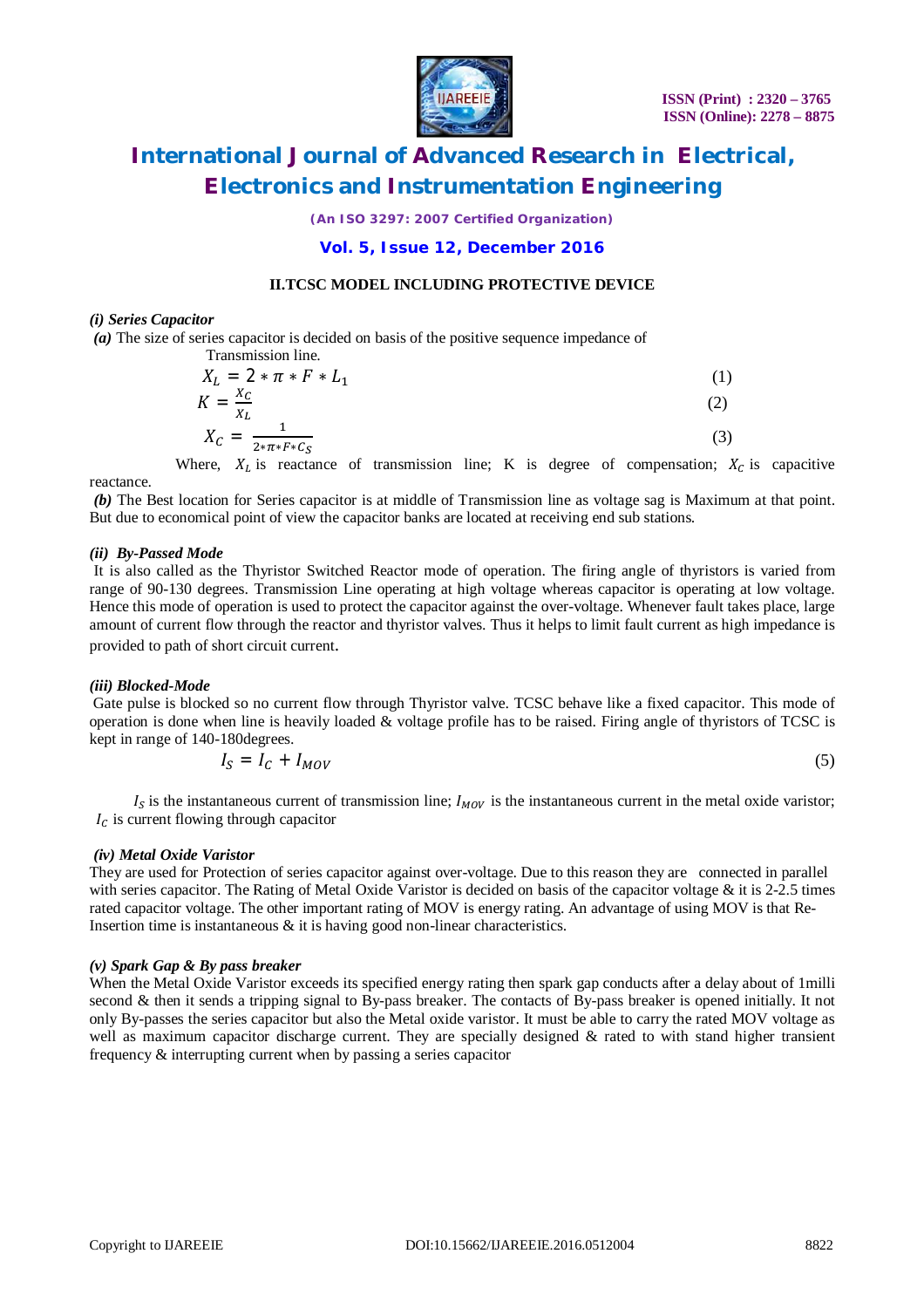

*(An ISO 3297: 2007 Certified Organization)*

# **Vol. 5, Issue 12, December 2016**



Fig. 1 TCSC model including protective device

# *(vi) Damping Circuit*

It will consist a parallel combination of Resistor & Inductor. It is placed in series with the by-pass breaker & spark gap to limit & damp capacitor discharge current when spark gap triggers or by pass breaker is closed

# **III.TRANSIENT RECOVERY VOLTAGE**

# **i. Basic concept**

Circuit interrupting devices considered as a link that join two electrical networks. One side of electrical network delivers power which is source side & other side which consumes power is load side. When the interrupting device is opened, two electrical networks Re-distribute its trapped energy. As a result each network Redistribute its trapped energy. Therefore each network develops a voltage that appears across simultaneously at respective terminal of interrupter. The algebraic sum of these two voltages represents the Transient Recovery Voltage. Nature of Recovery Voltage depends upon circuit being interrupted whether it is a Resistive, Inductive or Capacitive Circuit or combination of it..Additionally Distributed & Lumped circuit elements will produce different TRV wave shapes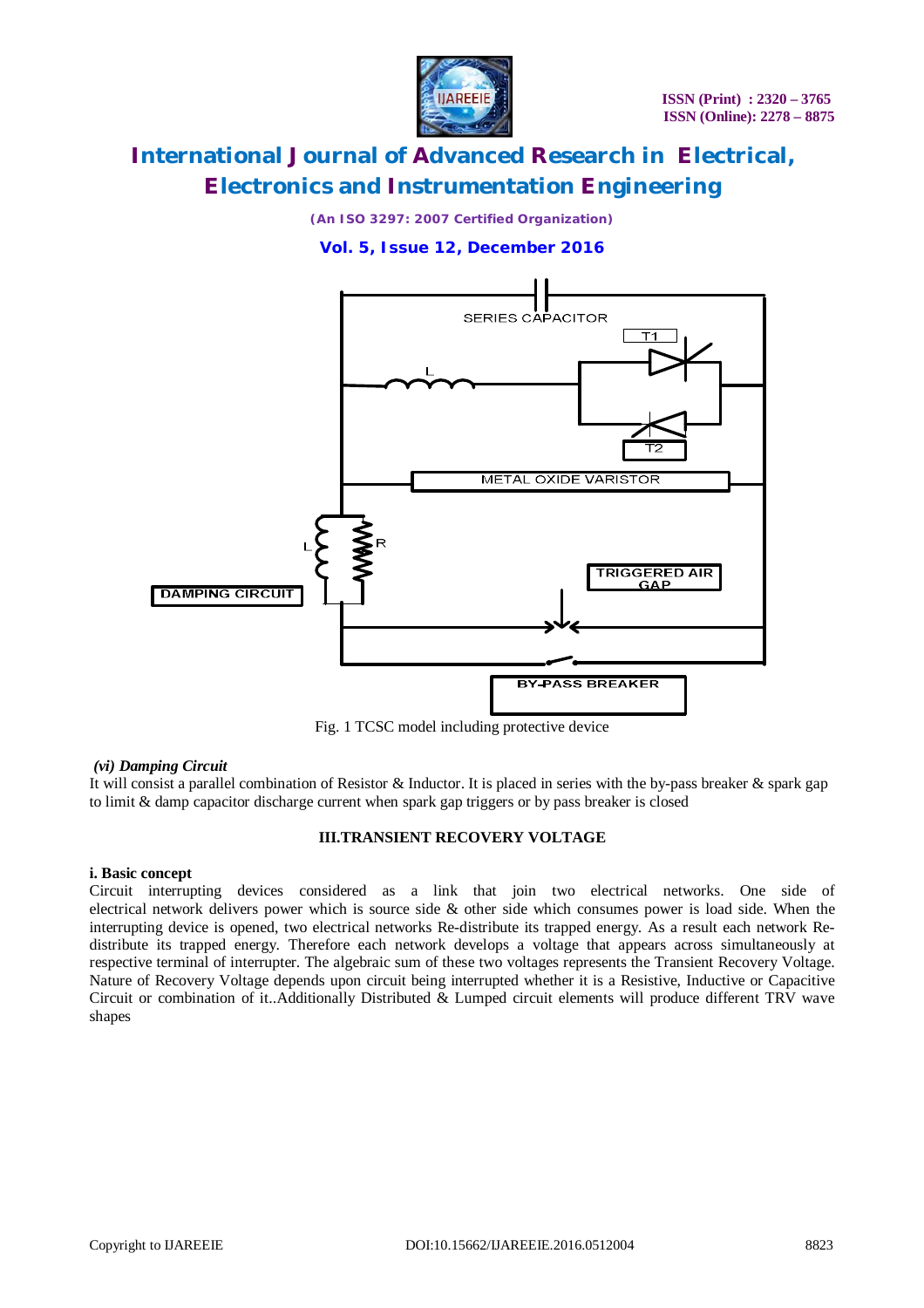

*(An ISO 3297: 2007 Certified Organization)*

# **Vol. 5, Issue 12, December 2016**



Fig. 2 TRV basic concept

# **ii. Definitions:**

(a) **Transient Recovery Voltage (TRV ):**It is the voltage that appear across the breaking contacts at the instant of Arc Extinction

(b) **Recovery Voltage:**It is voltage that appears across breaker contact after the complete removal of transient oscillations & final extinction of arc has resulted in all poles.

(c) **Rate of Rise of Restriking Voltage (RRRV ):** It is ratio of peak value of the Restriking voltage to time taken to reach peak value

# **(i) Mathematical Expressions:**

(a) **Amplitude of Transient Recovery Voltage (TRV )** *=* Transient Amplitude factor\*First pole to clear factor $\sqrt[*]{\frac{2}{3}}$ \* Rated maximum voltage

*(b)* **Transient Recovery Voltage** = Rated maximum voltage<sup>\*</sup> (1-cos  $W_0$ t)

Where  $W_0 = \frac{1}{\sqrt{15}}$ √∗େ

(c) **Rate of Rise of Restriking Voltage (RRRV ) =**  $\frac{V_{MAX}}{\sqrt{LC}}$  $\frac{V_{\text{MAX}}}{\sqrt{\text{L}*C}}$  Sin  $\frac{t}{\sqrt{\text{L}*C}}$ 

# **iii. Factors affecting Transient Recovery Voltage:**

(a) **Resistive Circuit:** Supply Voltage is Zero at time of interruption of current as the Voltage & current are in phase so Recovery Voltage has no transient component.

(b) **Inductive Circuit:** When interrupting a fault in inductive circuit, supply voltage at current zero is maximum. Input power is minimum & voltage on supply side terminal reaches supply voltage. Nature of Transient Recovery Voltage is step function  $&$  its amplitude is 1 per unit

(c) **Capacitive Circuit:** The Transient Recovery Voltage across capacitor will be of cosine signal of power frequency, Oscillation will be between  $0 - 2$  per unit. It will give a DC offset on TRV